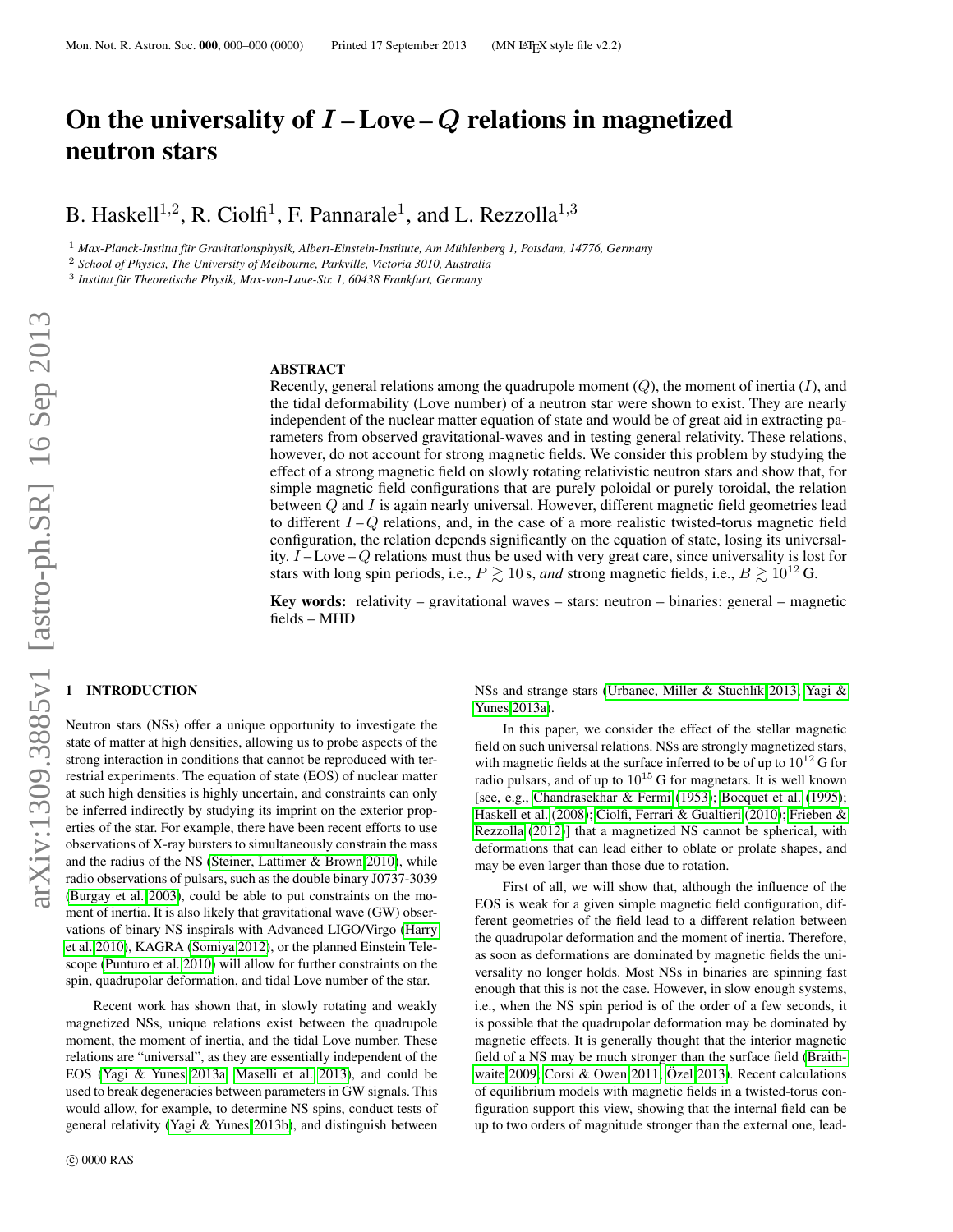ing to very large deformations [\(Ciolfi & Rezzolla 2013\)](#page-4-17). In slowly rotating stars these magnetic deformations can easily dominate the quadrupole. Moreover, for twisted-torus configurations the I-Q relation depends on the EOS, further invalidating the universality.

As a result, the "universal" relations found by [Yagi & Yunes](#page-4-5) [\(2013a\)](#page-4-5) and extended by [Maselli et al.](#page-4-6) [\(2013\)](#page-4-6) are not applicable to highly magnetized, slowly spinning NSs, for which they would lead to an erroneous determination of the GW parameters. On the other hand, measured deviations from the universal relations of [Yagi &](#page-4-5) [Yunes](#page-4-5) [\(2013a\)](#page-4-5) and [Maselli et al.](#page-4-6) [\(2013\)](#page-4-6) may potentially be used to constrain the geometry of the NS internal magnetic field, which cannot be probed with standard electromagnetic observations.

# 2 FORMALISM

We calculate the relation between the quadrupolar deformation of the star, Q, and its moment if inertia, I. We present our results in terms of the dimensionless quantities  $\overline{I} \equiv I/M^3$  and  $\overline{Q} \equiv Q/(M^3 \chi^2)$ , where M is the mass of the star, and  $\chi \equiv J/M^2$ ,  $J$  being the spin angular momentum of the star. Note that the quadrupolar deformation is the result of a rotational part,  $Q_r$ , and a magnetic part,  $Q_m$ , i.e.,  $Q = Q_m + Q_r$ , but the normalization of Q assumes that the star is always rotating, i.e., that  $\chi \neq 0$ . Already for nonrotating models, however,  $Q_m \neq 0$  in the presence of a magnetic field, and the natural quantity to use to obtain a normalization would thus be the magnetic energy. For simplicity, and to easily compare with previous results, we will continue to define  $\overline{Q}$  as  $Q/(M^3\chi^2)$ . Note that, for all practical purposes, the slowly rotating models considered here have essentially the same physical properties as the corresponding nonrotating ones.

In what follows we briefly discuss the general-relativistic mathematical setups used for the calculation of  $\overline{Q}$  and  $\overline{I}$ , either within a perturbative approximation, or in a fully nonlinear approach. To understand how a magnetic field can break the universality of the  $\overline{I} - \overline{Q}$  scaling relations, however, it is instructive to first consider the much simpler Newtonian case. It is sufficient to consider the Newtonian results for a rotating polytropic star with polytropic index  $n = 1$  and polytropic constant  $\kappa = 4.25 \times 10^4$  $\text{cm}^5 \text{ g}^{-1} \text{ s}^2$  [\(Haskell et al. 2008\)](#page-4-11). At lowest order for a purely poloidal magnetic field, the scaling relation between the normalized quadrupole and moment of inertia is given by

<span id="page-1-0"></span>
$$
\bar{Q} \approx 4.9 \,\bar{I}^{1/2} + 10^{-3} \bar{I} \left(\frac{B_p}{10^{12} \,\mathrm{G}}\right)^2 \left(\frac{P}{1 \,\mathrm{s}}\right)^2 ,\qquad (1)
$$

where  $B_p$  is the field at the pole, and P the rotation period. The first term in Eq. [\(1\)](#page-1-0) is due to rotation (i.e.,  $\propto Q_r$ ), while the second one is due to the magnetization (i.e.,  $\propto Q_{\rm m}$ ). This term was not analysed by [Yagi & Yunes](#page-4-5) [\(2013a\)](#page-4-5) and [Maselli et al.](#page-4-6) [\(2013\)](#page-4-6). Similarly, for a purely toroidal field, the scaling relation is

<span id="page-1-1"></span>
$$
\bar{Q} \approx 4.9 \,\bar{I}^{1/2} - 3 \times 10^{-5} \bar{I} \left(\frac{\langle B \rangle}{10^{12} \,\mathrm{G}}\right)^2 \left(\frac{P}{1 \,\mathrm{s}}\right)^2, \tag{2}
$$

where  $\langle B \rangle$  is now the field averaged over the volume of the star.

Given the expressions in [\(1\)](#page-1-0) and [\(2\)](#page-1-1), we can make a number of remarks that will be valid also when considering the results in a general-relativistic framework. First, in the case of purely toroidal magnetic fields, the magnetic quadrupolar deformation is negative, thus corresponding to a prolate shape. Second, with this definition of Q the results depend on the product  $B \times P$  and will thus be, in general, "non-universal", as this product will vary from system to system. We will thus investigate the effect of the EOS on the  $I-Q$ 

scaling relation at fixed period  $P$ , and then study the effect of varying  $P$ . Finally, it is clear from the coefficients in  $(1)$  and  $(2)$  that the magnetic corrections are generally smaller than those associated with the rotation, and that magnetic effects will only dominate for long rotation periods and strong magnetic fields. Hereafter we will focus on the  $I-Q$  relation, since the corrections on the Love number would be of higher order and no formulation of the Love number for magnetized and rotating objects has been derived yet.

Let us now consider stellar equilibria in full general relativity, but with magnetic fields that are either purely poloidal or purely toroidal. Configurations of this type have been extensively studied in the past [\(Bocquet et al. 1995;](#page-4-10) [Cardall, Prakash & Lattimer 2001;](#page-4-18) [Kiuchi & Yoshida 2008;](#page-4-19) [Frieben & Rezzolla 2012\)](#page-4-13). Equilibrium models even with ultra-strong magnetic fields can be readily com-puted via the publicly available LORENE library<sup>[1](#page-1-2)</sup>, and we refer to [Bocquet et al.](#page-4-10) [\(1995\)](#page-4-10) and [Frieben & Rezzolla](#page-4-13) [\(2012\)](#page-4-13) for details on the numerical implementation in the case of purely poloidal and purely toroidal configurations, respectively. Although fully nonlinear and simpler to compute, these purely poloidal or purely toroidal configurations are known to be dynamically unstable on an Alfven timescale [\(Markey & Tayler 1973\)](#page-4-20). Furthermore, the occurrence of this instability has been verified in a number of recent nonlinear general-relativistic simulations [\(Lasky et al. 2011;](#page-4-21) [Ciolfi et al.](#page-4-22) [2011;](#page-4-22) [Kiuchi, Yoshida & Shibata 2011;](#page-4-23) [Ciolfi & Rezzolla 2012;](#page-4-24) [Lasky, Zink & Kokkotas 2012\)](#page-4-25).

Let us thus consider a more realistic field topology, the socalled "twisted-torus". In these configurations, the magnetic field has both poloidal and toroidal components, with the toroidal being possibly much stronger than the poloidal surface field. No generalrelativistic solution has yet been found for this configuration in a fully nonlinear setup. Nevertheless, twisted-torus configurations have been explored extensively in recent years, either in Newtonian nonlinear equilibria [\(Tomimura & Eriguchi 2005;](#page-4-26) [Yoshida](#page-4-27) [& Eriguchi 2006;](#page-4-27) [Lander & Jones 2009\)](#page-4-28), or within generalrelativistic perturbative approaches [\(Ciolfi et al. 2009;](#page-4-29) [Ciolfi, Fer](#page-4-12)[rari & Gualtieri 2010;](#page-4-12) [Ciolfi & Rezzolla 2013\)](#page-4-17). Following the latter approach, we consider the magnetic field as a perturbation on a background equilibrium solution of a nonrotating star with an EOS  $p = p(e)$ , where p is the pressure and e the energy density. Note that using nonrotating background models is a good approximation for rotation periods  $P \ge 10$  s if the surface magnetic fields are  $\gtrsim 10^{12}$  G. More precisely, for fully relativistic rotating stars with  $B = 0$  we find that  $Q = Q_r$  is comparable with  $Q = Q_m$  for a twisted-torus configuration when  $P \sim 10$  s and  $B_p \sim 10^{12}$  G; these can be taken as the critical periods and magnetic fields such that  $Q_r \sim Q_m$  for our twisted-torus configurations.

The azimuthal component of the vector potential  $A_{\phi}$  =  $\psi(r, \theta)$  must satisfy the Grad-Shafranov equation

$$
\frac{e^{-\lambda}}{4\pi} \left[ \partial_r^2 \psi + \frac{\partial_r \nu - \partial_r \lambda}{2} \partial_r \psi \right] + \frac{\left( \partial_\theta^2 \psi - \cot \theta \partial_\theta \psi \right)}{4\pi r^2} =
$$

$$
= -\frac{e^{-\nu}}{4\pi} \beta \frac{d\beta}{d\psi} - F(e+p)r^2 \sin^2 \theta,
$$
(3)

where the metric functions  $\nu(r)$  and  $\lambda(r)$  are determined from the background solution, while  $\beta(\psi)$  and  $F(\psi)$  are two arbitrary functions that determine the field geometry (r and  $\theta$  are spherical coordinates). Once a solution for  $\psi$  is found by assuming regularity at the centre of the star and matching to the external vacuum solution (taken to be dipolar for simplicity, i.e.,  $\psi(r, \theta) = -a_1(r) \sin^2 \theta$ ),

<span id="page-1-2"></span><sup>1</sup> <http://www.lorene.obspm.fr>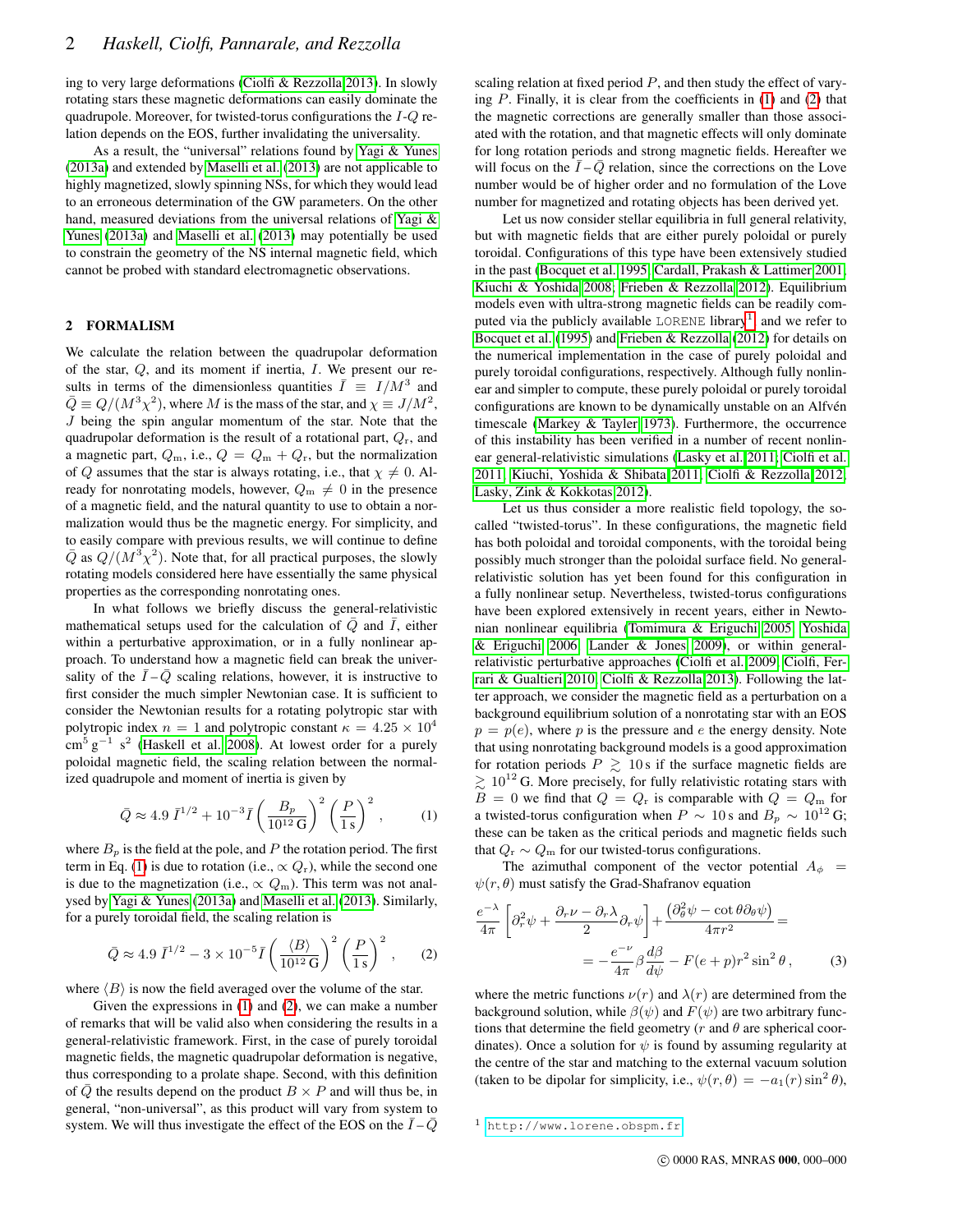



<span id="page-2-0"></span>Figure 1. Dimensionless magnetically induced quadrupole deformation,  $\overline{Q}_{\rm m}$ , as a function of the dimensionless moment of inertia,  $\overline{I}$ , for NSs with a purely poloidal magnetic field  $B_p = 10^{12}$  G (oblate configurations,  $\bar{Q}_{\rm m} > 0$ ), and for NSs with a purely toroidal magnetic field  $\langle B \rangle = 10^{12}$  G (prolate configurations,  $\bar{Q}_{\rm m} < 0$ ). The stellar mass for the APR EOS is shown in the upper  $x$ -axis as a reference.

the magnetic field components are obtained by taking the curl of the vector potential  $A^i$ . To study twisted-torus configurations in which the toroidal magnetic field can be comparable to or stronger than the poloidal surface field, we consider the form suggested by [Ciolfi](#page-4-17) [& Rezzolla](#page-4-17) [\(2013\)](#page-4-17) for the trial functions, i.e.,

$$
\beta(\psi) = \zeta_0 \psi(|\psi/\bar{\psi}| - 1) \Theta(|\psi/\bar{\psi}| - 1), \qquad (4)
$$

$$
F(\psi) = c_0 \left[ (1 - |\psi/\bar{\psi}|)^4 \Theta(1 - |\psi/\bar{\psi}|) - \bar{k} \right], \quad (5)
$$

where  $\zeta_0$ ,  $c_0$ , and  $\bar{k}$  are constants,  $\bar{\psi}$  is the value of  $\psi$  on the last closed-field line (tangent to the surface), and  $\Theta(x)$  is the Heaviside step function. Once the magnetic field configuration is determined, the new equilibrium configuration is found by perturbing the continuity equation  $\nabla_{\mu}(nu^{\mu}) = 0$  and the relativistic equations of hydrostatic equilibrium in the presence of electromagnetic fields

$$
(e+p)u^{\nu}\nabla_{\nu}u_{\mu}+\partial_{\mu}p+u_{\mu}u^{\nu}\partial_{\nu}p=\frac{F_{\mu\nu}\nabla_{\alpha}F^{\nu\alpha}}{4\pi},\quad(6)
$$

where  $F_{\mu\nu} = \partial_{\nu}A_{\mu} - \partial_{\mu}A_{\nu}$  is the Maxwell tensor, such that  $F_{\mu\nu}u^{\nu} = 0$ , and  $\nabla$  denotes covariant derivatives with respect to the background metric.  $I$  and  $Q$  are then determined by matching the interior solution to the exterior metric of a slowly rotating star.

#### 3 MAGNETIC DEFORMATIONS

#### 3.1 Purely poloidal and purely toroidal configurations

We start our analysis by examining the case of a NS endowed with a purely poloidal magnetic field. As mentioned above, such a configuration is known to be unstable, but represents an adequate first step towards examining the more realistic twisted-torus configurations. We impose the field configuration using the prescription by [Bocquet et al.](#page-4-10) [\(1995\)](#page-4-10) and calculate the quadrupolar distortion of

<span id="page-2-1"></span>**Figure 2.** Relation between  $\overline{Q}$  and  $\overline{I}$  for a purely toroidal field with an internal field strength of  $\langle B \rangle = 10^{14}$  G, for various rotation rates and the BBB2 EOS. The stellar mass is shown in the upper  $x$ -axis. Note that the slope of the curve changes, increasing with the rotation rate as the star goes from being prolate to being oblate.

<span id="page-2-2"></span>the star using the LORENE library. In Fig. [1](#page-2-0) we show the magnetically induced  $\bar{Q}_{\text{m}}$  as a function of  $\bar{I}$ , for  $B_p = 10^{12}$  G. The data refers to nonrotating models, but a period of  $P = 2\pi s$  was used in normalizing Q. The results reported refer to a polytropic EOS with  $n = 1$  and  $\kappa = 14.6 \times 10^4$  cm<sup>5</sup> g<sup>-1</sup> s<sup>2</sup>, and to four realistic EOSs of cold nuclear matter, namely, the APR EOS [\(Akmal,](#page-4-30) [Pandharipande & Ravenhall 1998\)](#page-4-30), the BBB2 EOS [\(Baldo, Bom](#page-4-31)[baci & Burgio 1997\)](#page-4-31), the GNH EOS [\(Glendenning 1985\)](#page-4-32), and the SLy4 EOS [\(Douchin & Haensel 2001\)](#page-4-33). In this case, all the deformations lead to  $\bar{Q}_{\rm m} > 0$ , i.e., to an oblate shape, and it is easy to see that once the magnetic field configuration is fixed, the relation between  $\overline{I}$  and  $\overline{Q}$  is fairly "universal" and depends only weakly on the EOS (the larger differences for the polytrope are mostly due to its inaccurate treatment of densities close to the crust).

<span id="page-2-3"></span>A similar result holds in Fig. [1](#page-2-0) when we consider purely toroidal magnetic fields calculated using the prescription of [Frieben](#page-4-13) [& Rezzolla](#page-4-13) [\(2012\)](#page-4-13) and fixing the average magnetic field to  $\langle B \rangle$  =  $10^{12}$  G. In this case, all deformations lead to a prolate shape, i.e.,  $\bar{Q}_{\text{m}} < 0$ , but, as for purely poloidal fields, the relation appears to be EOS independent (the inset provides a magnified view for prolate models). It is important to stress, however, that such universality only holds once the magnetic field configuration and strength are fixed. In general, different magnetic field strengths lead to curves with different slopes, depending on the product  $\langle B \rangle \times P$ .

The dependence on  $\langle B \rangle \times P$  is evident in Fig. [2,](#page-2-1) where the total quadrupole  $Q$ , i.e., including rotational deformations, is shown as a function of  $\overline{I}$  for various rotation rates and an average magnetic field  $\langle B \rangle = 10^{14}$  G. Given the near universality of the results discussed previously, we restricted the analysis to the BBB2 EOS, but similar results hold for other EOSs. Note that as the rotation period P decreases from  $4s$  to  $< 0.1$  s, from bottom to top, the slope of the scaling relation increases as the star goes from being prolate to being oblate. Different stars rotate at different rates and have different magnetic field strengths. The product  $\langle B \rangle \times P$  will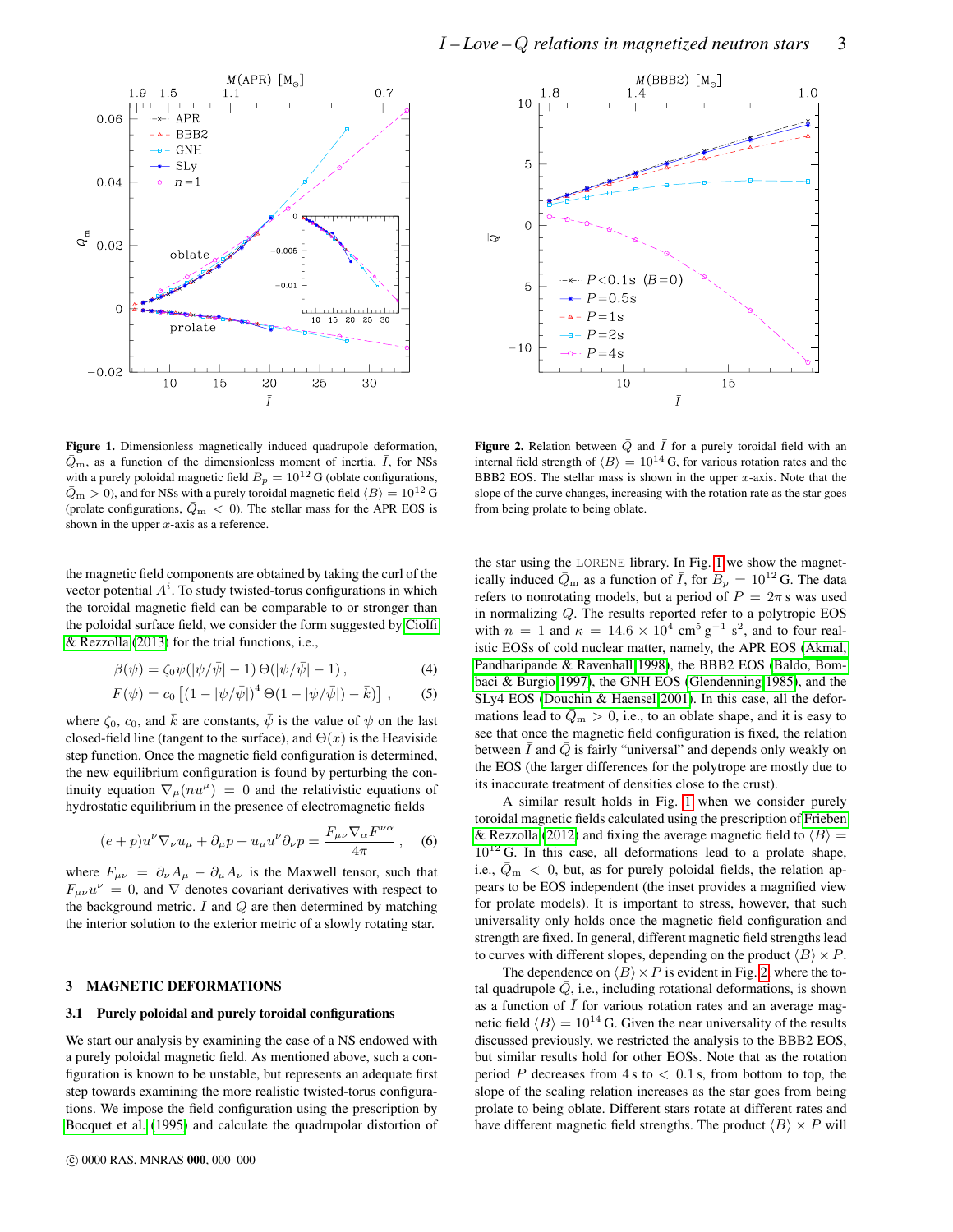

<span id="page-3-0"></span>**Figure 3.** Left panel: Relation between  $\bar{Q}_m$  and  $\bar{I}$  for twisted-torus configurations with  $\mathscr{F} = 0.5$ ,  $B_p = 10^{12}$  G,  $\bar{k} = 0.25$ , and  $P = 2\pi$  s. Note that the star is prolate because of the strong internal toroidal field, and that the  $\overline{I}-\overline{Q}$  relation is no longer recovered. *Right panel:* The same as in the left panel for the APR EOS, with different sequences referring to different values of  $\bar{k}$  or different fractions of the toroidal energy. In both panels the stellar mass for the APR EOS is shown in the upper  $x$ -axis as a reference.

thus change from system to system, leading to different  $\overline{I}-\overline{Q}$  relations. For very short periods, however, the curves no longer show any influence of the magnetic deformation and agree with the  $I-Q$ relation for an unmagnetized star, as the quadrupolar distortion is now dominated by rotational effects. As a result, for periods below  $\approx 0.1$  s the magnetic contribution to Q becomes negligible.

# 3.2 Twisted-torus configuration

We can now advance our analysis by considering more realistic twisted-torus configurations. We use Eqs. [\(4\)](#page-2-2)–[\(5\)](#page-2-3) to obtain twistedtorus configurations with internal toroidal-to-total magnetic field energy ratio  $\mathscr{F} \equiv E_{\text{tor}}/E^{\text{int}}_{\text{m}} = 50\%$ , a surface (polar) magnetic field strength of  $10^{12}$  G, and  $\bar{k} = 0.25$  [cf., Eq. [\(5\)](#page-2-3)]; while the surface field is fixed, the interior one changes from configuration to configuration, but is always  $\langle B \rangle \sim 10^{13}$  G.

The results for the  $\overline{I} - \overline{Q}$  relation are summarized in the left panel of Fig. [3,](#page-3-0) using different EOSs and a  $P = 2\pi$  s normalization, (cf., Fig. [1\)](#page-2-0). In this case the change in EOS has a considerable impact on the current distributions, and this leads to significant differences in both  $\overline{Q}$  and  $\overline{I}$ . Although the realistic EOSs show a behaviour that does not produce large variations (especially when compared to the  $n = 1$  polytrope, shown fully in the inset) the near universality of the  $\overline{I} - \overline{Q}$  relation found in Fig. [1](#page-2-0) for purely toroidal or poloidal configurations is not recovered.

In addition, the results depend sensitively on the changes of the overall poloidal-to-toroidal field ratio and on the prescription for the currents inside the star. These changes lead to significantly different geometries and relations between  $\overline{Q}$  and  $\overline{I}$ , as shown in the right panel of Fig. [3.](#page-3-0) In this panel, the different sequences refer to different values of the parameter  $\bar{k}$ , which in turn lead to different internal field strengths. Note that for the same polar magnetic field strength  $(10^{12} \text{ G})$ , the deformations in Fig. [3](#page-3-0) are much larger than those obtained with a purely poloidal field (cf., Fig. [1\)](#page-2-0) and the shape of the star is prolate, rather than oblate. This is due to the strong internal toroidal component of the magnetic field, which dominates the distortion for slowly rotating NSs. Finally, as comparison we also show in the right panel of Fig. [3](#page-3-0) a sequence still having a surface magnetic field strength of  $10^{12}$  G and  $\bar{k} = 0.25$ , but where 40% of the magnetic energy is in the (internal) toroidal magnetic field (i.e.,  $\mathscr{F} = 0.4$ ). Also in this case the new curve has a different slope, as the poloidal contribution counters the toroidal one, leading to less prolate configurations.

Note that we have not included the effect of superconductivity in our analysis. The protons in the outer core are, however, expected to form a type II superconductor, and this can substantially alter the dynamics of the system, as the magnetic field will be expelled from the bulk of the fluid and confined to flux tubes. Simple estimates suggest that the quadrupole for a superconducting star,  $Q_s$ , is simply related to that of a "normal" star,  $Q_n$ , by  $Q_s \approx Q_n H_1/B$ , where  $H_1$  is the lower critical field for superconductivity, expected to be around  $H_1 \approx 10^{14}$  G [\(Jones 1975;](#page-4-34) [Easson](#page-4-35) [& Pethick 1977\)](#page-4-35). While this simple scaling is approximately true for purely poloidal and toroidal magnetic fields, leading to even larger deformations than those discussed so far, the situation for general mixed poloidal/toroidal fields is generally more involved [\(Lander 2013a,](#page-4-36)[b\)](#page-4-37) and will be the focus of future work.

# 4 CONCLUSIONS

We have shown that once a purely poloidal or a purely toroidal magnetic field configuration is fixed, the relation between the normalized magnetic quadrupole  $\overline{Q}$  and the normalized moment of inertia  $I$  is nearly "universal" and depends only weakly on the EOS, in agreement with similar conclusions reached by [Yagi & Yunes](#page-4-5) [\(2013a\)](#page-4-5) and [Maselli et al.](#page-4-6) [\(2013\)](#page-4-6) in the absence of magnetic fields. However, if a more realistic twisted-torus configuration is considered, in which poloidal and toroidal components coexist, the field configuration itself depends on the EOS and could lead to signif